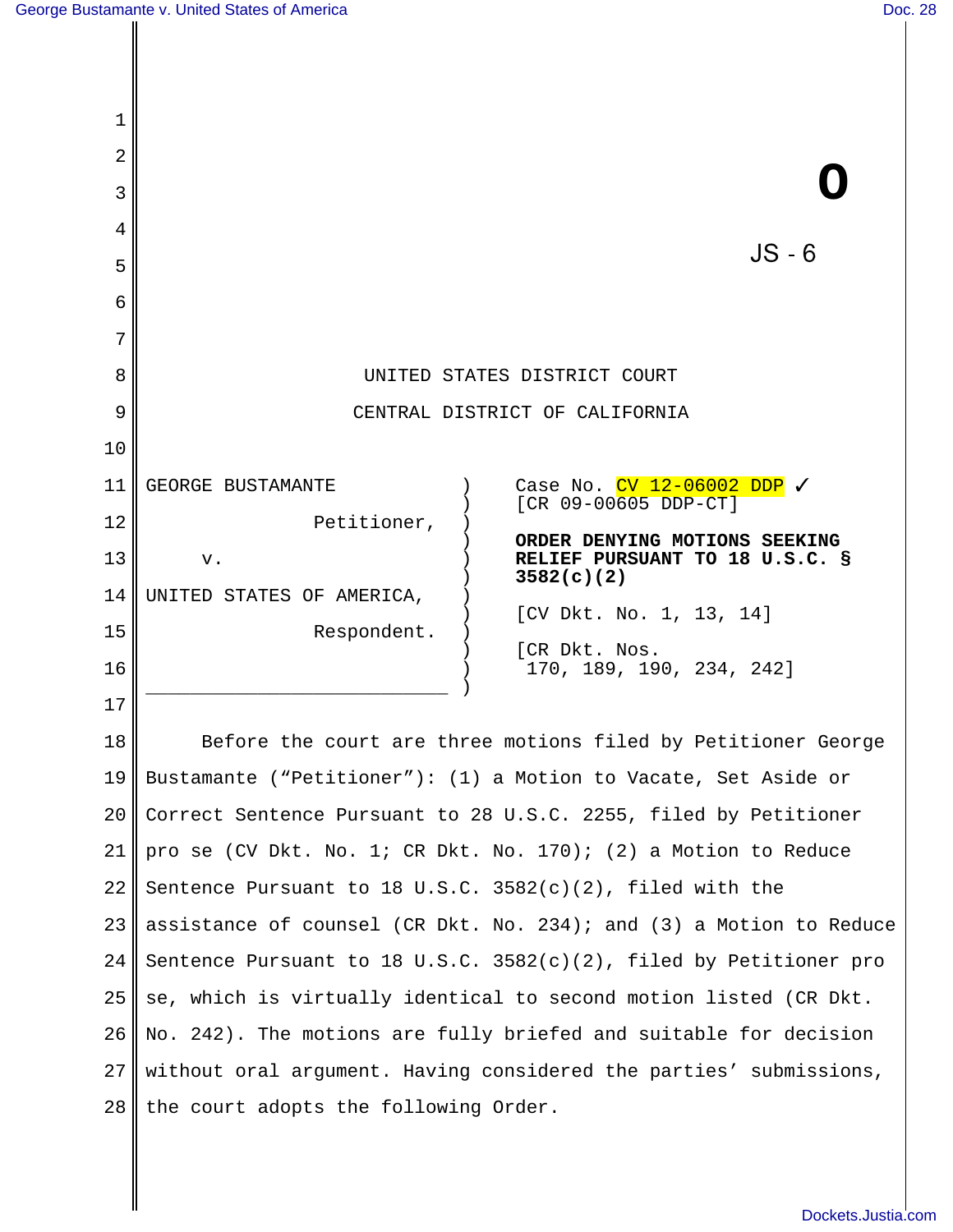### 1 **I. Background**

#### 2 **A. Factual Background**

3 4 5 6 7 8 On June 24, 2009, Petitioner was charged in a four-count indictment with conspiracy to distribute at least 50 grams of crack cocaine and at least 50 grams of methamphetamine (count one); distributing 103.8 grams of cocaine (count two); distributing 14.9 grams of methamphetamine (count three) and distributing 49.7 grams of methamphetamine (count four). (CR Dkt. No. 1.)

9 10 11 12 13 14 15 16 17 18 19 20 21 22 On March 10, 2010, Petitioner entered into a binding plea agreement, which was made pursuant to Federal Rule of Criminal Procedure  $11(c)(1)(B)$ . (Dkt. No. 85.) Under the agreement, Petitioner agreed to plead guilty to count two of the indictment in exchange for the government's agreement to dismiss the remaining counts of the indictment and to not prosecute Petitioner for illegal possession of a firearm found at the time of his arrest.  $(\underline{Id.} \P \P 2, 21(b), 21(e).)$  The parties stipulated in the agreement that the base offense level would be 30, with a total adjusted offense level, after acceptance of responsibility, of 27. (Id.  $\P$ 15.) However, the parties did not stipulate or agree to Petitioner's criminal history score. ( $\underline{Id.}$  | 16.) The parties agreed to recommend to the court a sentence of imprisonment of 120 months.  $(\underline{Id.} \P 21(d).)$ 

23  $2.4$ 25 26 27 28 On August 3, 2010, after Petitioner signed the plea agreement but before it was presented for the court's acceptance, the Fair Sentencing Act of 2010 ("FSA") was signed into law. Pub.L. No. 111–220; 124 Stat. 2372. The FSA raised the quantity of crack cocaine necessary to trigger a five-year mandatory minimum sentence from 5 to 28 grams and raised the quantity necessary to trigger a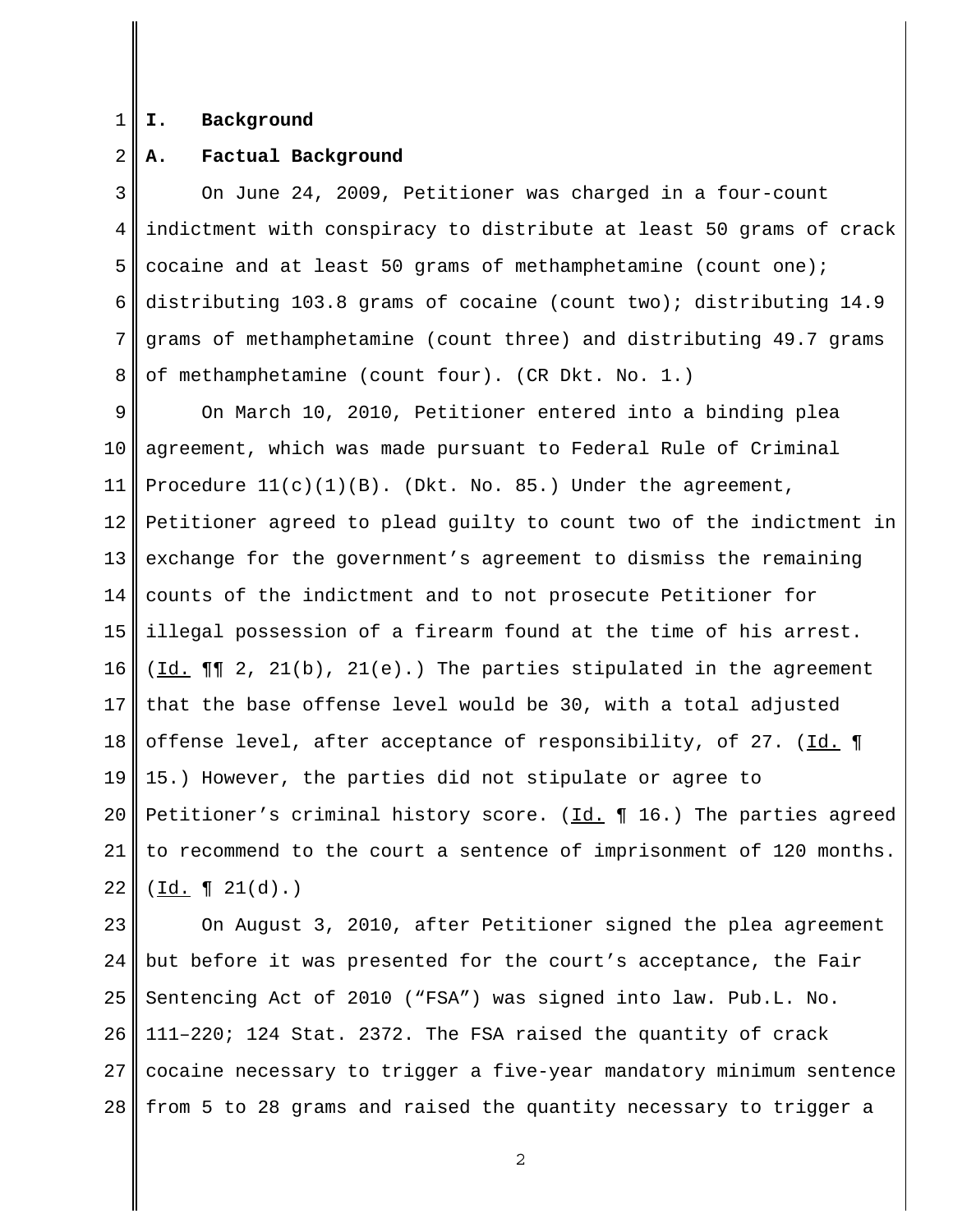1 2 3 4 5 6 7 ten-year mandatory minimum sentence from 50 to 280 grams. Pub.L. No. 111-220 § 2(a) (amending 21 U.S.C. §  $841(b)(1)$ ). Subsequently, on November 1, 2010, under emergency authority granted by the FSA, the United States Sentencing Commission adopted Amendment 748, which lowered the offense levels for crack cocaine offences as set forth in the drug quantity table of Guidelines at § 2D1.1(c). U.S.S.G. App. C, amend. 748 (Nov. 2010).<sup>1</sup>

8 9 10 11 12 13 14 15 16 17 18 In his sentencing position, filed by then-counsel Stephen G. Frye, Petitioner acknowledged that, as a result of the FSA and the amendment to the Sentencing Guidelines, the applicable mandatory minimum sentence for his crime had dropped from 10 to 5 years and the new base offense level for 103.8 grams of crack dropped from 30 to 26. (See Def. Sentencing Br.  $(11/22/2010)$  at 2-4, 9-2) (attached as Exhibit B to the government's motion of 9/06/2012 (CV Dkt. No. 8).) Petitioner observed that he "certainly has a good faith basis for moving to withdraw his plea agreement pursuant to Federal Rule of Criminal Procedure  $11(d)(2)(B)$  based on the FSA and revisions to the sentencing guidelines for cocaine abase." (Id. at 10.)

19 20 21 22 23 24 Nevertheless, Petitioner stated in his sentencing position brief that he "does not seek to withdraw his plea and abides by the plea agreement calculation of base offense 30 pursuant to the former U.S.S.G. § 2D1.1(c)(7)." (Id.) See also, id. at 2 (Petitioner "is entitled to the benefit of his bargain"); id. at 4 (Petitioner "will abide by his bargain and agree to be sentenced to

<sup>26</sup> 27 28  $1$  Amendment 748 was subsequently made permanent by Amendment 750. U.S.S.G. App. C, amend. 750 (Nov. 2011). The changes were made retroactive by amendment 759. U.S.S.G.App. C, amend. 759 (Nov. 2011); U.S.S.G. § 1B1.10(c) (listing Part A of Amendment 750 as retroactive).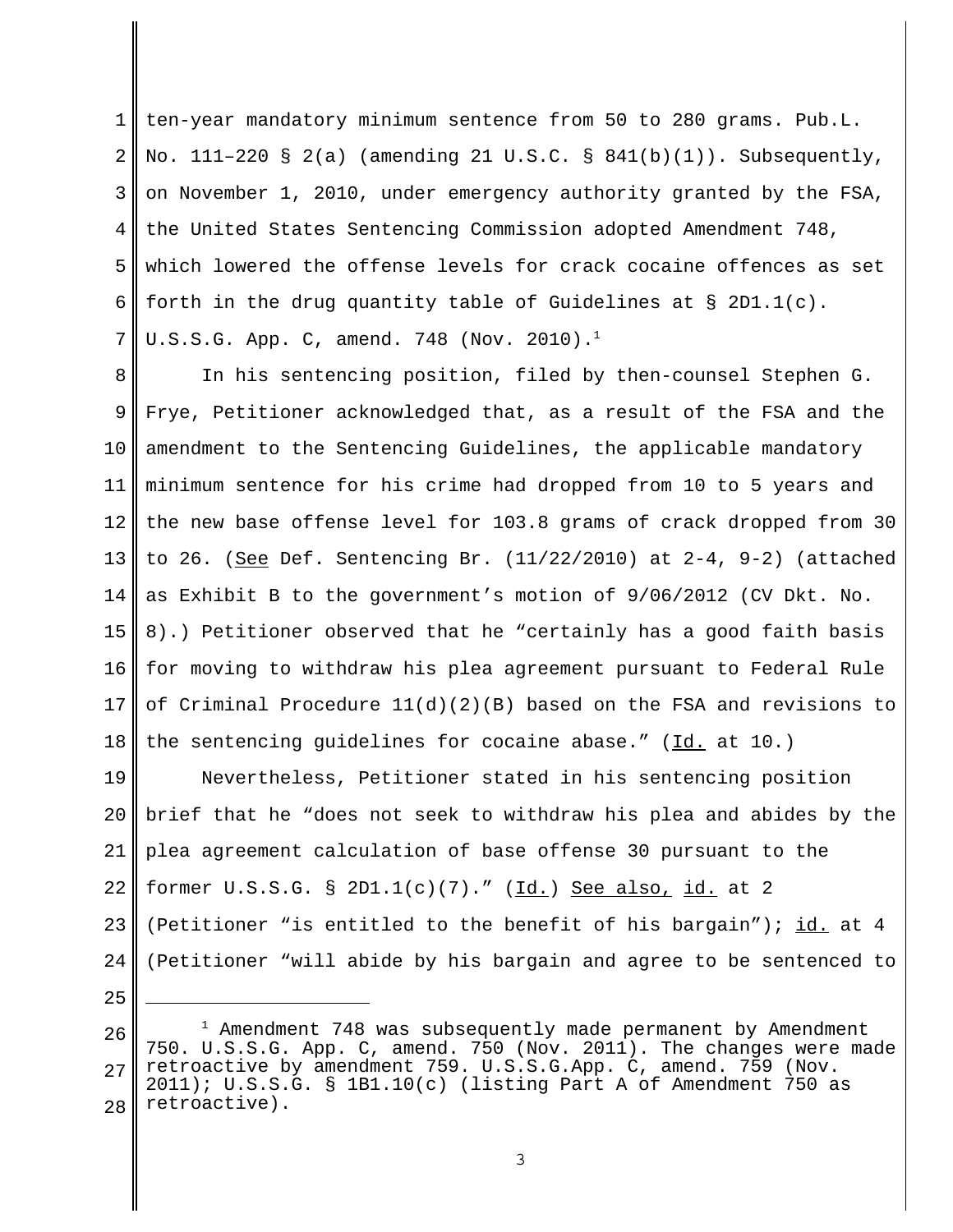1  $2<sup>1</sup>$ 3 4 5 the 120 months as contemplated in his plea agreement"); id. at 10 (Petitioner "does not seek to withdraw his plea and abide by the plea agreement); id. at 11 (Petitioner "will abide by his bargain and agree to be sentenced to the 120 months as contemplated by his plea agreement.")

6 7 8 On December 13, 2010, the court accepted Petitioner's Rule  $11(c)(1)(B)$  plea agreement and sentenced him to 120 months of imprisonment. (CR Dkt. Nos. 159, 160.)

### 9 **B. Procedural Background**

10 11 12 13 14 15 16 17 18 19 On August 12, 2012, Petitioner filed a petition for writ of habeas corpus pursuant to 28 U.S.C. § 2255. (CR Dkt. No. 170.) The government moved to dismiss the motion on September 6, 2012. (CR Dkt. No. 178.) On December 12, 2012, Petitioner filed a motion asking the court to construe his initial motion as a petition for relief under 18 U.S.C. § 3582(c)(2). (CR Dkt. No. 202.) Then, for reasons that are not clear, on May 21, 2013, Petitioner asked the court to disregard the December 12, 2012 motion and revert to consideration of his initial § 2255 motion. (CR Dkt. No. 215.) The court granted this request. (CR Dkt. No. 223.)

20 21 22 23  $2.4$ 25 26 27 28 Perhaps appreciating that his § 2255 petition was time-barred, as it was filed more than one year after he was sentenced, on March 31, 2014, Petitioner's attorney, Brian A. Newman, filed on his behalf a motion for a reduction of sentence pursuant to § 3582(c)(2). (CR Dkt. No. 234.) On April 23, 2014, Petitioner filed, pro se, an additional §  $3582(c)(2)$  motion, which was nearly identical to that filed by counsel. (CR Dkt. No. 242.) The government moved to dismiss both motions, incorporating its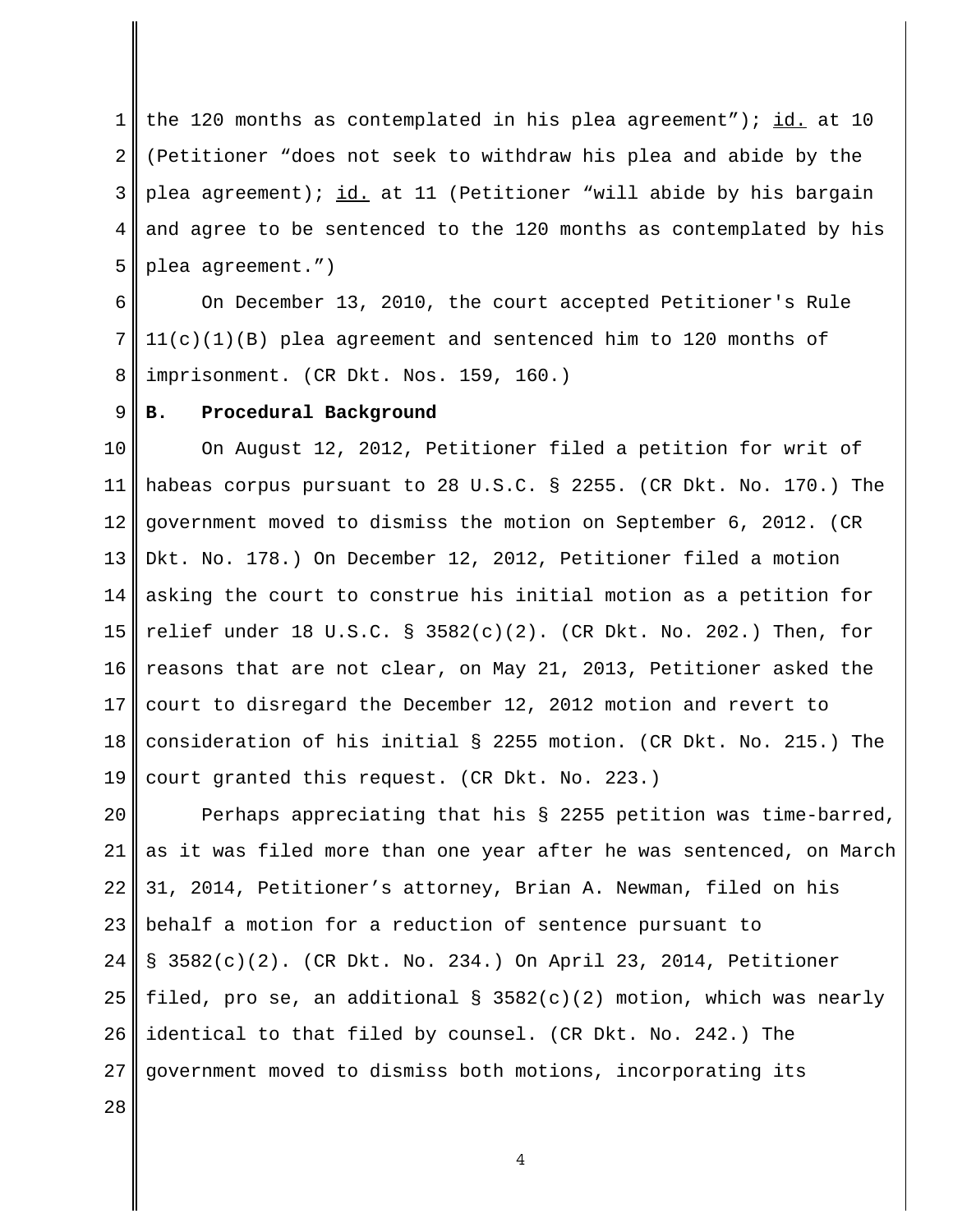1 2 arguments against Petitioner's original Section 2255 motion and adding additional arguments. (Dkt. No. 245.)

3 4 5 6 7 8 9 10 Because the initial motion, (CR Dkt. No. 170), though labeled a motion for relief under § 2255 motion, was in substance a motion for relief under  $\S$  3582(c)(2), and because the motion would plainly be time-barred if construed as a § 2255 motion, the court will construe the motion as a request for relief under  $\S$  3582(c)(2). As each of the motions seeks the same relief, the court will consider all three of the motions as a single request for a reduced sentence under § 3582(c)(2).

11

12

# **II. Legal Framework and Analysis**

### 13 14 **A. Petitioner's Requests for Appointment of Counsel and an Evidentiary Hearing**

15 16 17 18 19 20 21 22 23 24 25 26 27 28 As a preliminary matter, Petitioner has submitted two procedural motions requesting appointment of counsel and an evidentiary hearing. (CV Dkt. Nos. 13 & 14.) "Whenever the United States magistrate judge or the court determines that the interests of justice so require, representation may be provided for any financially eligible person who . . . is seeking relief under section 2241, 2254, or 2255 of title 28." 18 U.S.C. § 3006A. However, because the Court construes Petitioner's motions as a single motion under 18 U.S.C. §  $3582(c)(2)$ , rather than a § 2255 habeas petition, and because in any event Petitioner has been adequately represented by counsel in his second listed motion (which is substantially identical to the third motion), the Court denies the motion for appointment of counsel. The Court likewise denies the request for an evidentiary hearing, because the issues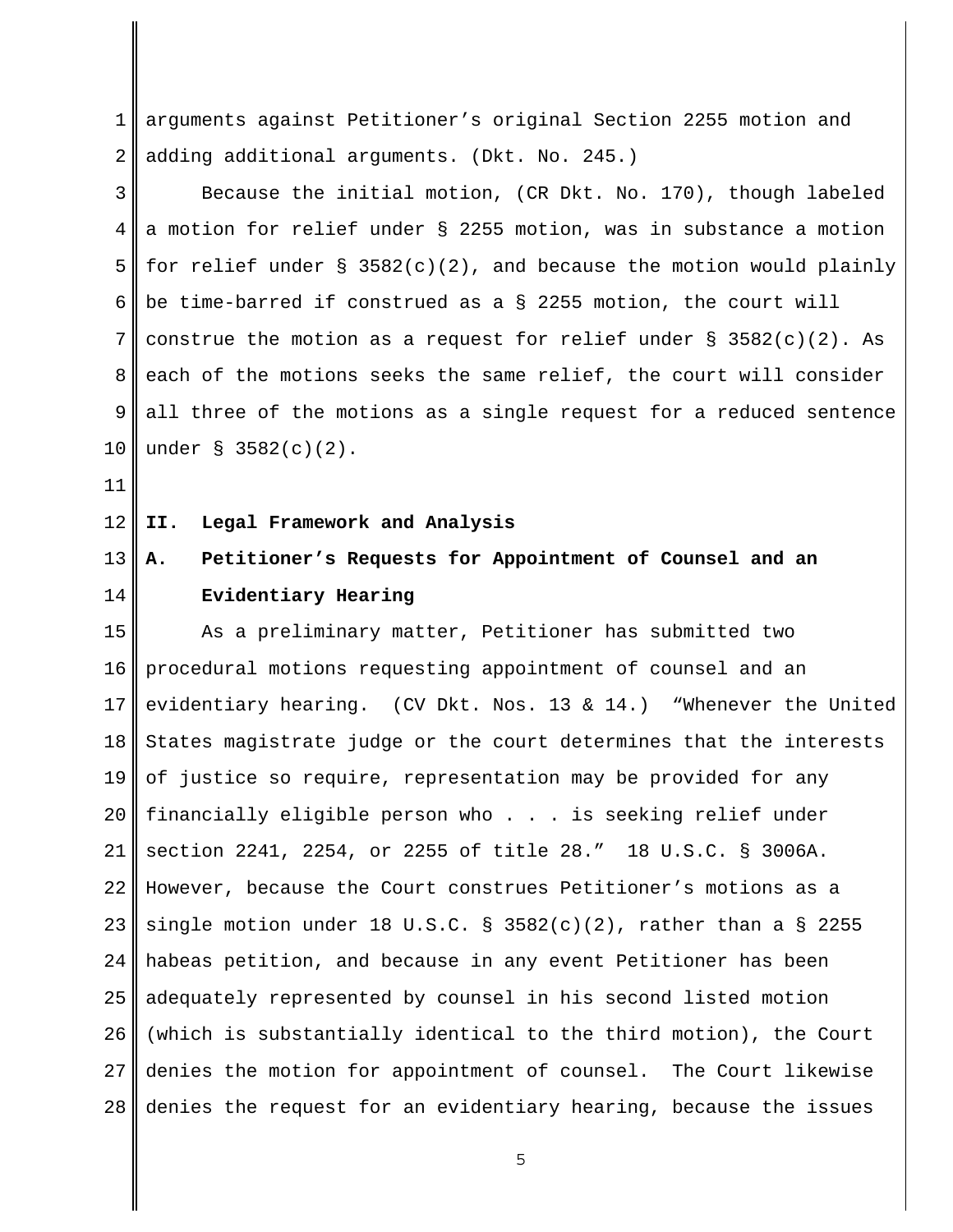1 2 presented in the motions are exclusively questions of law, requiring no new evidence to decide.

3

4

# **B. Petitioner's Requests for a Reduced Sentence**

5 6 7 8 9 10 11 12 13 14 Generally, district courts "may not modify a term of imprisonment once it has been imposed." 18 U.S.C. § 3582(c). However, an exception exists "in the case of a defendant who has been sentenced to a term of imprisonment based on a sentencing range that has subsequently been lowered by the Sentencing Commission." § 3582(c)(2) (emphasis added). In such cases, the court may "reduce the term of imprisonment, after considering the factors set forth in section 3553(a) to the extent that they are applicable, if such a reduction is consistent with applicable policy statements issued by the Sentencing Commission.**"** Id.

15 16 17 18 19 20 21 22 23 24 25 Difficult issues may arise in the context of motions for a reduction of sentence brought under  $\S$  3582(c)(2) where the petitioner and the government present the court with a binding plea agreement reached pursuant to Federal Rules of Criminal Procedure  $11(c)(1)$  (a "(C) agreement") and the court accepts the agreement and imposes the sentence recommended by the parties.<sup>2</sup> "In such cases, the question arises: Was the defendant's sentence based upon a guideline range, or was his sentence based upon the terms of the  $11(c)(1)(C)$  agreement? If the latter, then § 3582(c)(2) is inapplicable and the court lacks authority to modify the prisoner's sentence." United States v. Mason, 2012 WL 2880846, at \*1 (E.D.

<sup>26</sup>

<sup>27</sup> 28  $2$  Under (C) agreements, the court may only accept or reject the agreement; if it accepts the agreement, the court may only impose the sentenced the agreement calls for. Fed. R. Crim. P.  $11(c)(1)$ .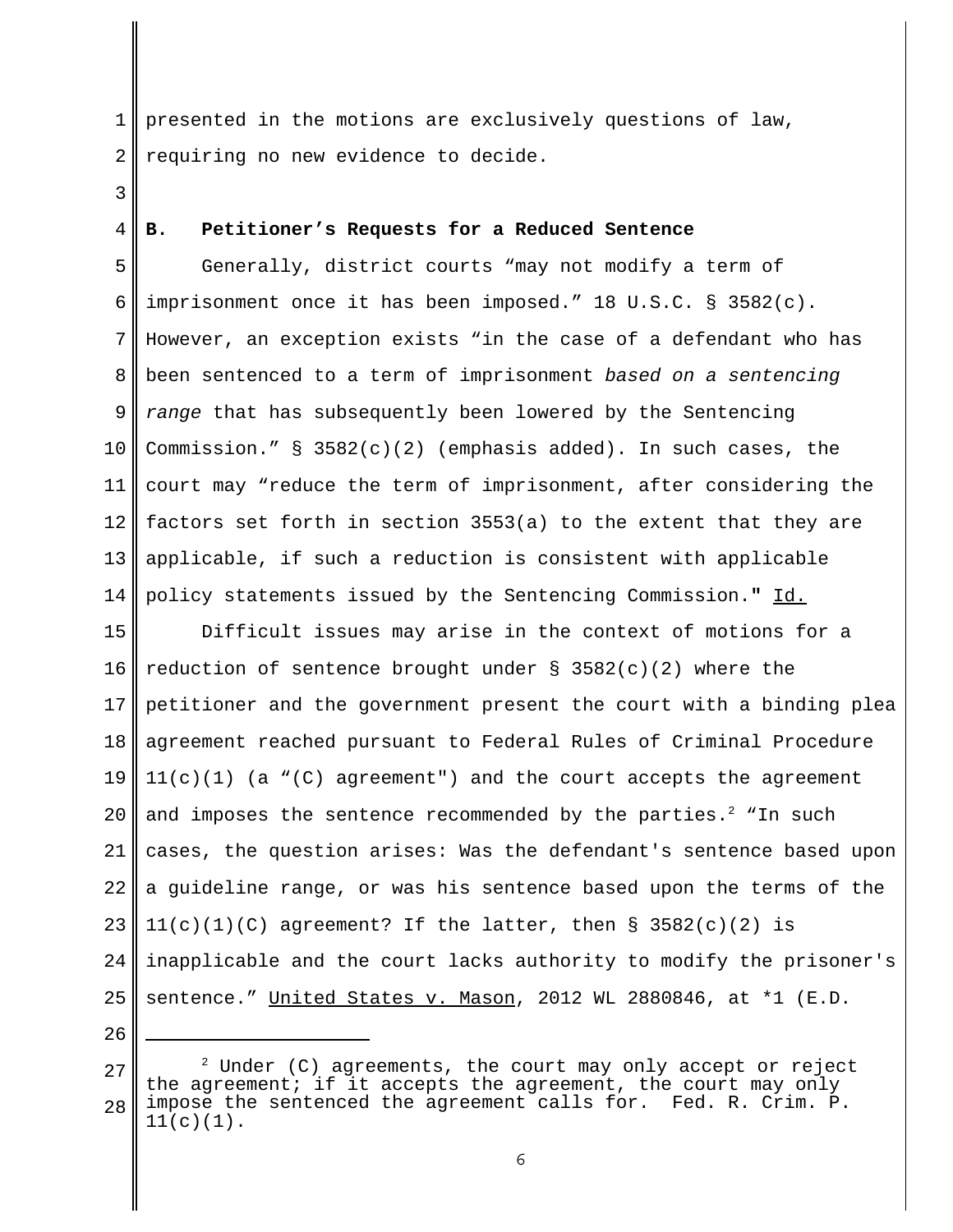1 Wash. July 13, 2012) aff'd, 529 F. App'x 842 (9th Cir. 2013) cert. 2 3 4 5 6 denied, 134 S. Ct. 1333 (U.S. 2014). The controlling authority for resolving the issue is Justice Sotomayor's concurring opinion in Freeman v. United States, 131 S. Ct. 2685, 2685-97 (2011) and the Ninth Circuit's interpretation of Freeman in United States v. Austin, 676 F.3d 924 (9th Cir. 2012).

7 8 9 10 11 12 As a general matter, a district court lacks jurisdiction under § 3582(c)(2) to modify a prison sentence that the court imposed after accepting a (C) agreement. Austin, 676 F.3d at 928. However, a court has authority to reduce such a sentence if either of two exceptions set forth in Justice Sotomayor's Freeman concurrence are applicable.

13 14 15 16 17 18 19 20 21 22 23  $2.4$ "The first exception is when a (C) agreement itself 'call[s] for the defendant to be sentenced within a particular Guidelines sentencing range,' which the court then accepts." Austin, 676 F.3d at 928 (quoting Freeman, 131 S. Ct. at 2697 (Sotomayor, J., concurring)). This exception is not applicable in the instant case because, as in Austin, Petitioner's "plea agreement contained a specific term and makes no mention of a particular sentencing range." Id. agreement states only: "Defendant and the USAO agree that an appropriate disposition of this case is that the Court impose a sentence of 120 months imprisonment, five years of supervised release (with conditions to be fixed by the Court) and a \$100 special assessment." (CR Dkt. No. 85 at 17.)

25 26 27 The second exception exists where the "sentencing range is evident from the agreement itself." Austin, 676 F.3d at 928 (quoting Freeman, 131 S. Ct. at 2697-98 (Sotomayor, J.,

28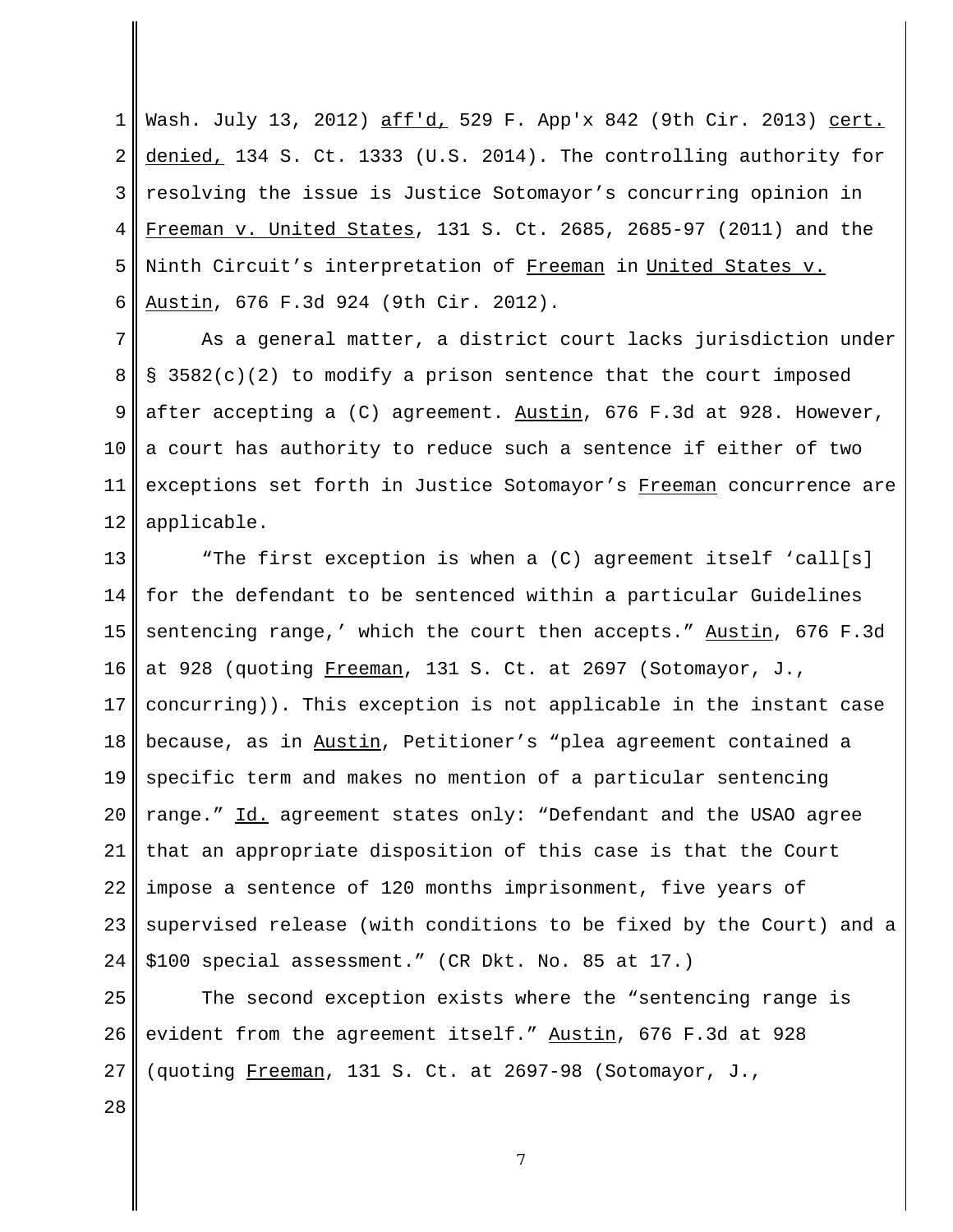1 2 concurring)). As Justice Sotomayor explained in her Freeman concurrence:

[A] plea agreement might provide for a specific term of imprisonment—such as a number of months—but also make clear that the basis for the specified term is a Guidelines sentencing range applicable to the offense to which the defendant pleaded guilty. As long as that sentencing range is evident from the agreement itself, for purposes of §  $3582(c)(2)$  the term of imprisonment imposed by the court in accordance with that agreement is "based on" that range. Therefore, when a (C) agreement expressly uses a Guidelines sentencing range to establish the term of imprisonment, and that range is subsequently lowered by the Commission, the defendant is eligible for sentence reduction under § 3582(c)(2)

10 Id.

3

4

5

6

7

8

9

11 12 13 14 15 16 17 18 19 20 21 22 In order to calculate the applicable sentencing range, it is necessary to know (1) the defendant's adjusted offense level, and (2) the defendant's criminal history category. See U.S.S.G. § 1B1.1. In her Freeman concurrence, Justice Sotomayor explained that it was evident that the plea agreement at issue employed a particular sentencing range in light of the defendant's adjusted offense level and anticipated criminal history category, both of which were stated in the plea agreement. Freeman, 131 S. Ct. at 2699 (Sotomayor, J., concurring). Therefore, Justice Sotomayor concluded, "Freeman's term of imprisonment is 'based on' a Guidelines sentencing range" and the court thus had authority to reduce his sentence. Id. at 2700.

23 24 25 26 27 28 By contrast, in Austin, the Ninth Circuit held that the sentencing range was not evident from the plea agreement because "the plea agreement does not contain any information about Austin's criminal history category," making a calculation of the applicable sentencing range "impossible." 676 F.3d at 929. Likewise, in Mason, the court held that the applicable sentencing range was not evident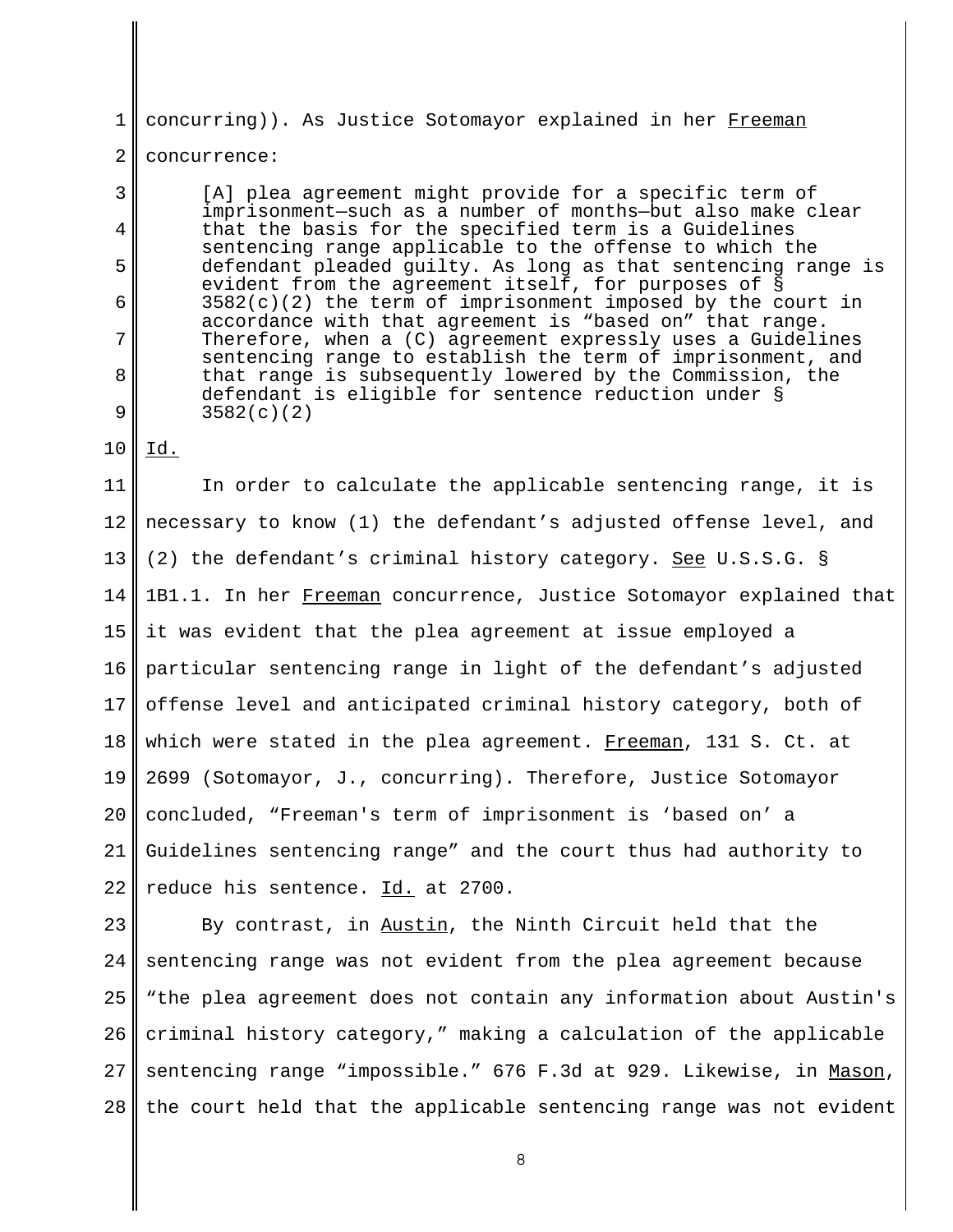1 2 3 4 5 6 7 from the plea agreement because, although the defendant's adjusted offense level was stated in the agreement, the agreement did not state the defendant's criminal history category. Mason, 2012 WL 2880846, at \*2. Accordingly, in both cases the courts concluded that the sentence was not "based on" the applicable sentencing range but rather on the plea agreement.  $Id.$ ; Austin, 676 F.3d at 930.

8 9 10 11 12 13 14 15 16 17 18 19 In the present case, like Austin and Mason, and unlike Freeman, the sentencing range is not "evident" from the agreement itself. The first piece of information necessary to calculate the sentencing range is present because the adjusted offence level is set forth in the plea agreement. (See CR Dkt. No. 85 at 7.) However, the second piece of necessary information is lacking, as the plea agreement specifically states that "[t]here is no agreement as to defendant's criminal history or criminal history category." (CR Dkt. No. 85 at 7.) As a result, the sentencing range is not evident from the plea agreement and the second exception set forth in Justice Sotomayor's Freeman concurrence is, accordingly, inapplicable.

20 21 22 23 24 25 26 27 28 Petitioner makes no attempt in any of his filings to argue that his agreement falls within either of the two Freeman exceptions, even though the government addressed these issues at length in opposing Petitioner's various motions. Instead, Petitioner's second and third motions are devoted almost exclusively to an inapposite argument that reduced mandatory minimum sentences set by the FSA were in force at the time Petitioner was sentenced. (See CR Dkt. Nos. 234 at 7-21 and 242 at 5-17.) This argument is unavailing because it does not matter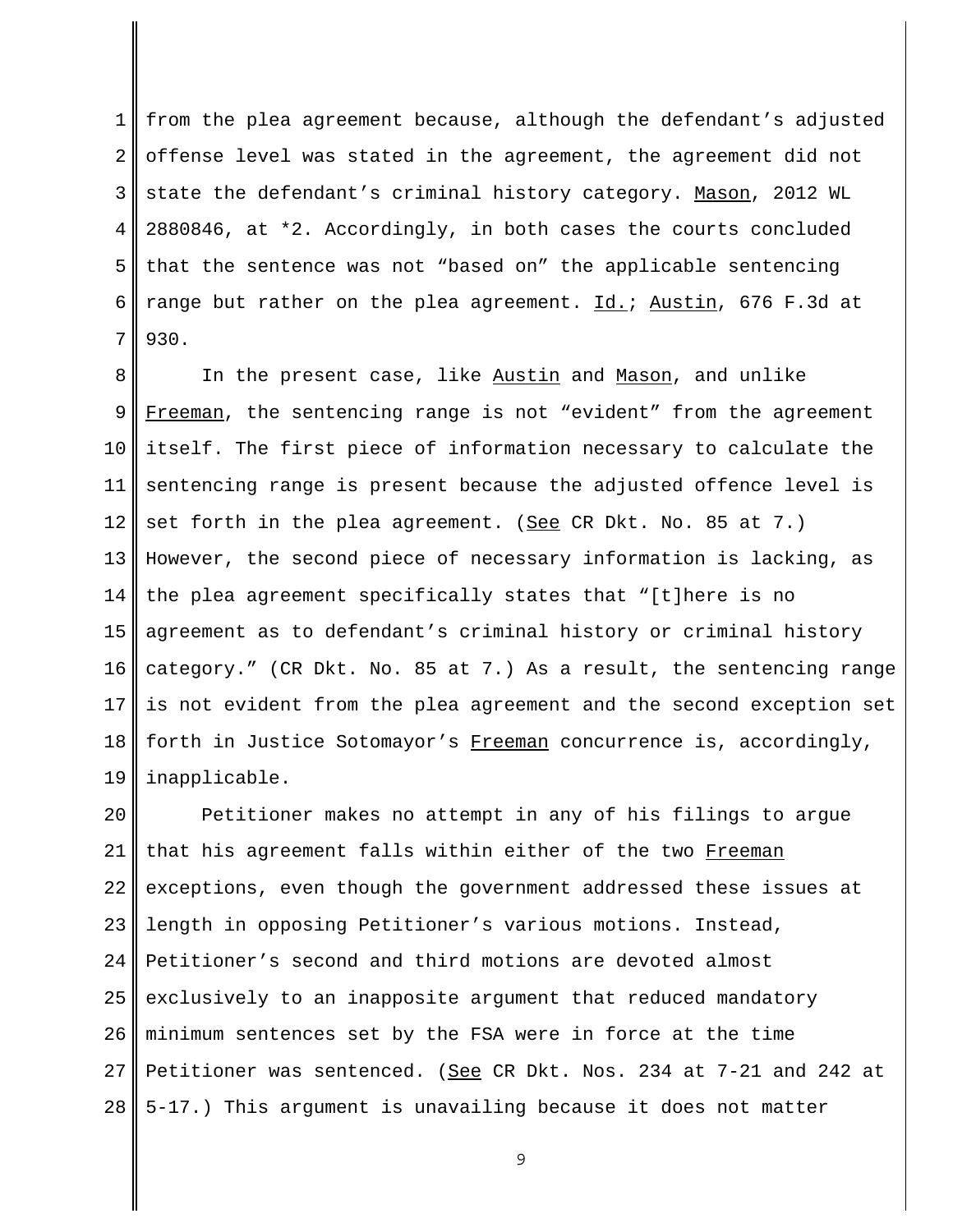1 2 3 whether the lower mandatory minimums were in effect at the time of Petitioner's sentence if the sentence imposed was based on the (C) agreement, as everything before the court indicates was the case.

4 5 6 7 8 9 10 11 12 13 14 It also bears noting, although Petitioner does not raise the point, that it is irrelevant that the parties were likely aware of Petitioner's criminal history when they negotiated the plea agreement. As Justice Sotomayor observed in Freeman, "the mere fact that the parties to a (C) agreement may have considered the Guidelines in the course of their negotiations does not empower the court under §  $3582(c)(2)$  to reduce the term of imprisonment they ultimately agreed upon. . ." Freeman, 131 S. Ct. at 2697. This is because "plea bargaining necessarily occurs in the shadow of the sentencing scheme to which the defendant would otherwise be subject." Id.

15 16 17 18 19 20 21 22 Nor is it relevant that this court was aware of the defendant's criminal history and may have calculated Petitioner's sentencing range when it accepted the plea agreement. "Although the agreement acknowledges the court's duty independently to consult the Sentencing Guidelines, under Justice Sotomayor's approach, it is the terms of the (C) agreement that dictate, not the judge's separate calculations." Austin, 676 F.3d at 924 (citing Freeman, 131 S.Ct. at 2696 (Sotomayor, J., concurring)).

23  $2.4$ 25 26 27 28 In sum, the court concludes that, under the controlling authority of Austin and Freeman, the sentence imposed on Petitioner was "based on" the (C) plea agreement he signed and jointly with the government presented to the court for its approval, rather than on the "a sentencing range that has subsequently been lowered by